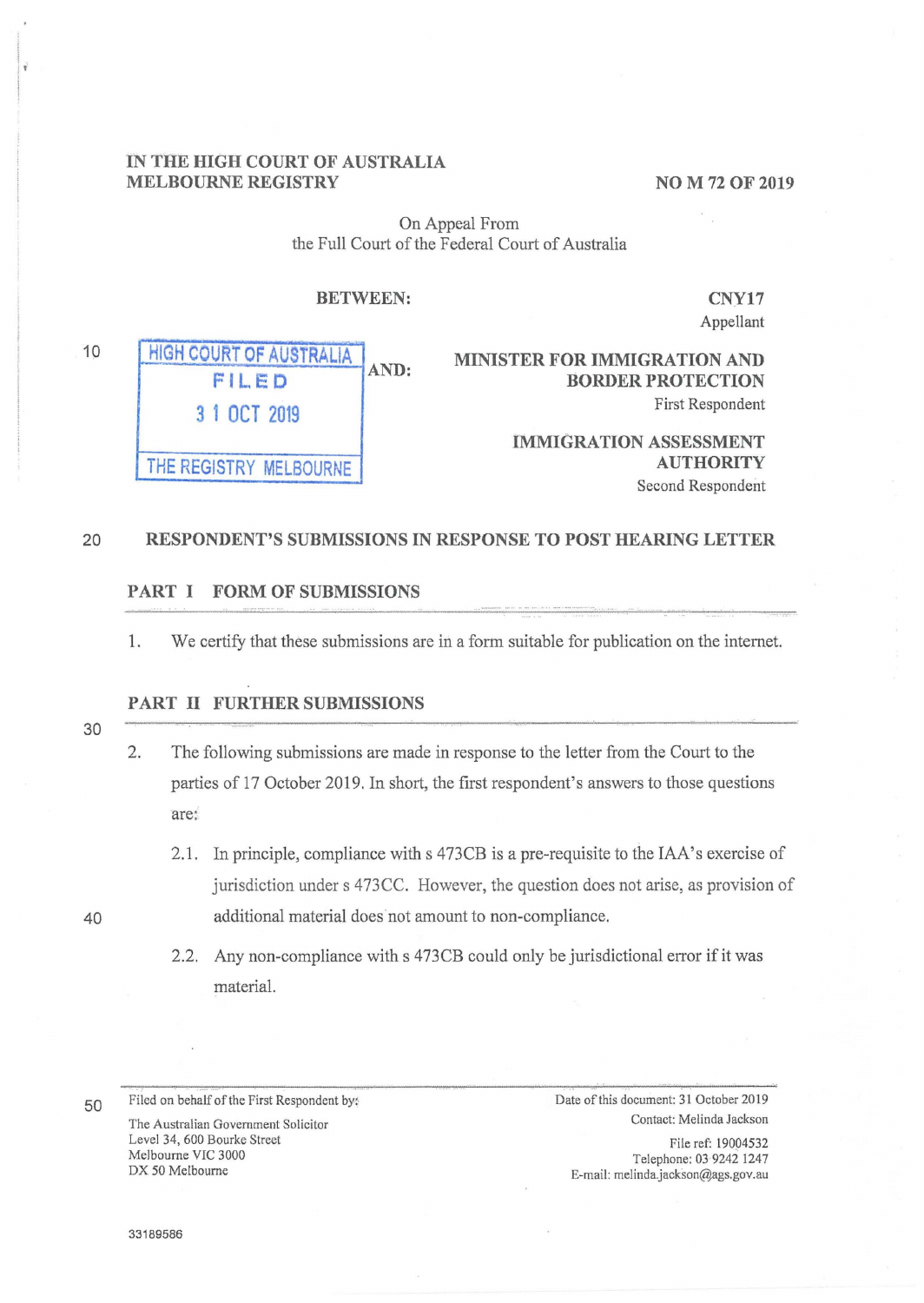2.3. The tests for materiality of a breach of s 473CB on the one hand, and apprehended bias on the other, have distinct doctrinal bases and different concerns.

# **Question 1-is compliance by the Secretary with the duty imposed bys** 473CB(l) **a prerequisite to the exercise of jurisdiction by the Authority under s** 473CC?

10

3. The IAA is required to conduct its review "by considering the review material provided to the Authority under section 473CB" and (subject toss 473DC and 473DD) without considering "new information": s 473DB(l).

- 4. The meaning of "review material" is to be found ins 473CB(l). It is the material listed in paras (a) to (d), which the Secretary "must give" to the IAA.
- 5. The Minister therefore accepts that compliance with the duty imposed by  $s$  473CB(1) to provide the IAA with all of the material referred to - is *prima facie* a pre-requisite to the exercise of the IAA's discretion. That is subject to the materiality of any noncompliance, as discussed below in response to Question 2. Decisions of the Full Court of the Federal Court support this position.<sup>1</sup>
	- 6. Non-compliance by omission of material falling within para (a), (b) or (d) of s 473(1) will ordinarily be fairly clear. More complex questions may arise in relation to para (c), including as to whether non-compliance can arise from a conclusion by the Secretary that particular material is not relevant. It is not necessary to explore those questions here, as no omission is complained of.
	- 7. It is important to note, however, that s 473CB(l) in its terms only specifies the material that *must* be provided; it does not impose any express *prohibition* on the provision of additional material. Nor should a negative stipulation be implied.
		- 7.1. Anything that obviously fell outside  $s$  473CB(1)(a)-(d) would not be provided "under" s 473CB, and the IAA could put it to one side consistently with its duty under s 473DB.
		- 7.2. Further, to the extent that any material is provided by the Secretary that was not before the primary decision-maker, its contents constitute "new information"<sup>2</sup>

20

30

40

See *Minister for Immigration and Border Protection v CPA/6* [2019] FCAFC 40 at [32]; *EVS17 v Minister for Immigration and Border Protection* [2019] FCAFC 20 at [30]-[35].

 $\ddot{\textbf{2}}$ *Plaintiff Mf 74/2018 v Minister for Immigration and Border Protection* (2018) 353 ALR 600 at [24] per Gageler, Keane and Nettle JJ.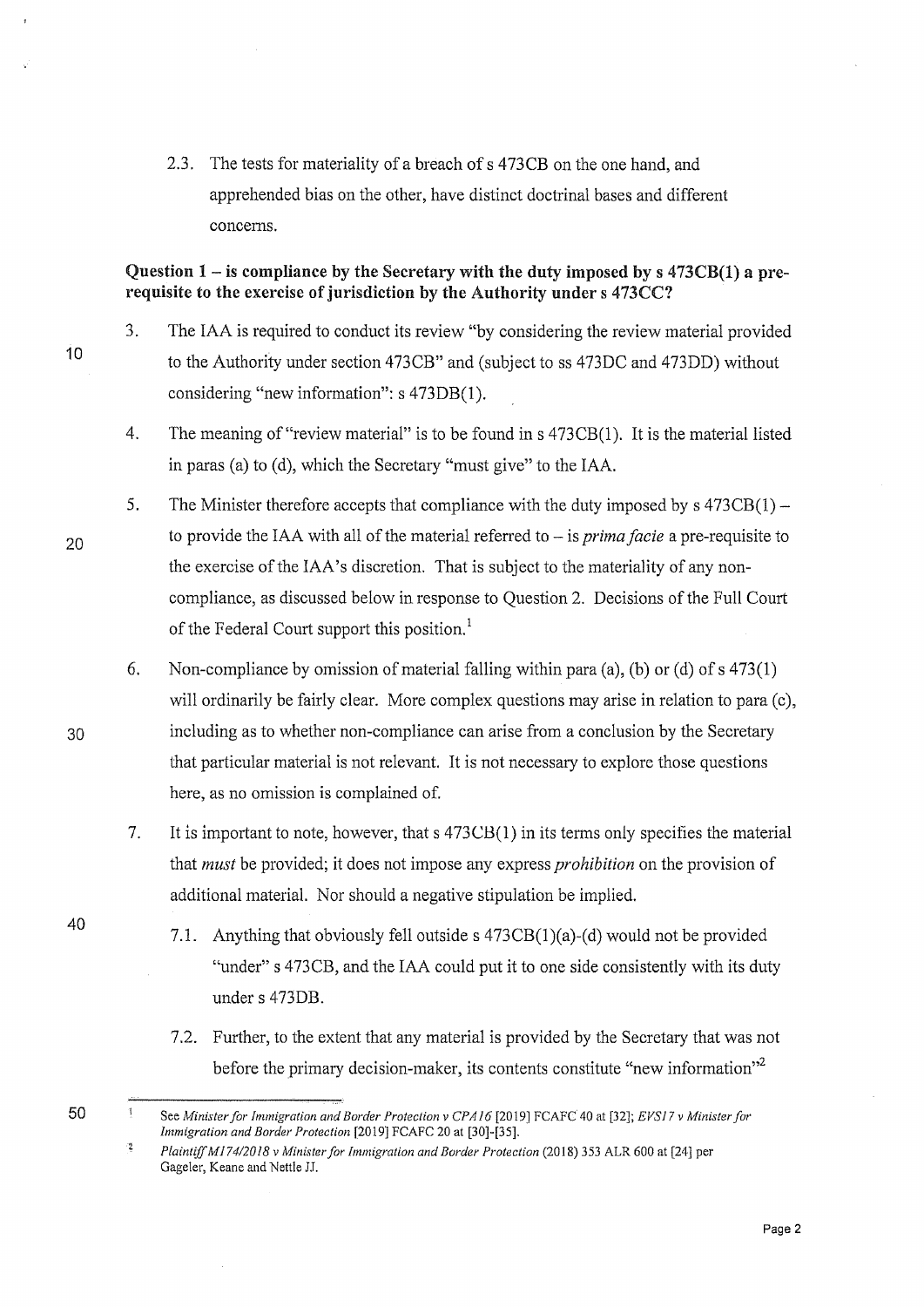which may only be taken into account if it passes through the filter of s 473DD (and subject to compliance with s 473DE).

- 7 .3. Over-provision of material by the Secretary therefore does not in itself create any impediment to the proper performance by the IAA of its review function. Indeed the quality of the review may be enhanced by additional material.
- 7.4. The material must be provided at the time of the referral or as soon as practicable thereafter (s 473CB(2)), by an officer who does not know what issues the IAA will consider significant. Under s 473CB(l)(c), the Secretary *must* provide any material that he or she considers to be relevant to the review. Relevance may involve nuanced and contestable judgments; but, on the Appellant's construction, any miscalculation in that regard by the Secretary or his delegate would undo the whole process.
- 7 .5. The last point is important because, if *provision* of extraneous material constituted a breach of s 473CB and thereby vitiated a decision of the IAA, the error would occur upon provision of the material and could not be remedied ( contrast an *omission* of relevant material, which can be remedied by providing the material). The IAA, having received extraneous material, would be disabled from making any valid decision on the review. Even following judicial review, it is difficult to see how the IAA could make any valid decision unless the provision of the material (despite having occurred in fact) could somehow be undone. That is manifestly an inconvenient result  $-$  including for the visa applicant  $-$  which is unlikely to have been intended.
- 8. For these reasons, while it is accepted that performance by the Secretary of his obligation under s 473CB is a prerequisite to the exercise of the IAA's jurisdiction, that provision should not be construed so as to preclude the provision of any material that is not required by s 473CB(1). Thus, the question posed does not arise in the present case.

# **Question 2** - **if the answer to Question 1 is "yes", does non-compliance by the Secretary with s 473CB(l) give rise to jurisdictional error on the part of the Authority only** if the **non-compliance is material?**

9. The application of a test of materiality is supported directly by recent decisions of this Court. The hypothetical error in this question is no different to the kind of procedural

10

20

30

40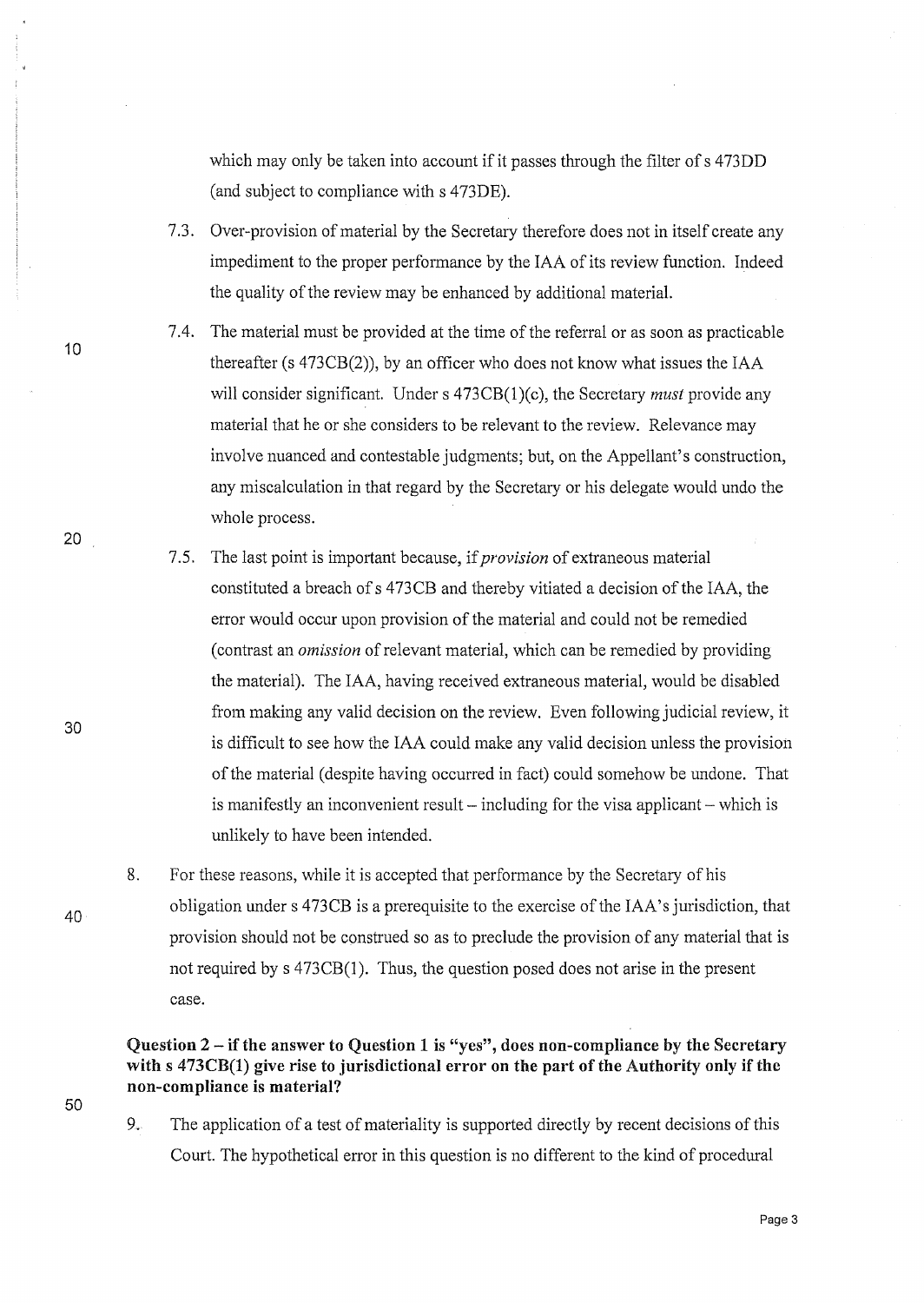error considered in *Minister for Immigration and Border Protection v SZMI'A* (2019) 93 ALJR 252 or *Hossain v Minister for Immigration and Border Protection* (2018) 264 CLR 123.

10. In *SZMTA*, the error was the failure on the part of the Administrative Appeals Tribunal to alert the applicant to the existence of a certificate given by the Secretary of the Department under s 438 of the Act. Where a notification under s 438 was incorrect, that notification was also an act devoid of statutory authority.<sup>3</sup> But in any event, the failure to notify an applicant of a notification, valid or not, constituted a breach of the Tribunal's obligation of procedural fairness.<sup>4</sup> Even in that case, however, the Court held that the Act should not be interpreted as denying legal force to the Tribunal's decision unless the error was material.<sup>5</sup> Critically for the answer to this question, the joint judgment said at [45]:

> Materiality, whether of a breach of procedural fairness in the case of an undisclosed notification or of a breach of an inviolable limitation governing the conduct of the review in the case of an incorrect and invalid notification, is thus in each case essential to the existence of jurisdictional error. A breach is material to a decision only if compliance could realistically have resulted in a different decision.

- 11. The propositions in that passage are supported by the joint judgment in *Hossain*. At [24], Kiefel CJ, Gageler and Keane JJ referred to jurisdictional error in the sense of failing to comply with one or more statutory pre-conditions for an exercise of power. At [27] their Honours referred to the need to interpret the statute to discern whether a particular non-compliance with a statutory pre-condition would take the resulting decision outside of the jurisdiction of the Tribunal. At [29], their Honours said that a statute would ordinarily be read as incorporating a threshold of materiality where there has been non-compliance. At [31] their Honours concluded:
- Ordinarily; as here, breach of a condition cannot be material unless compliance with the condition could have resulted in the making of a different decision.
	- 12. These passages contain the answer for this question. There is no reason to depart from them in the circumstances of this case. Nothing in the Act requires or suggests a different result. A breach of s 473CB(l), if a pre-requisite of or a condition on the exercise of power by the IAA under s 473CC, must be material before it will be found to be jurisdictional error.

20

30

10

40

 $\overline{\mathbf{3}}$ *SMZTA* at [40].

 $\mathbf{a}_t^{\mathbf{d}}$ *SZMTA* at [38].

*SZMTA* at [44],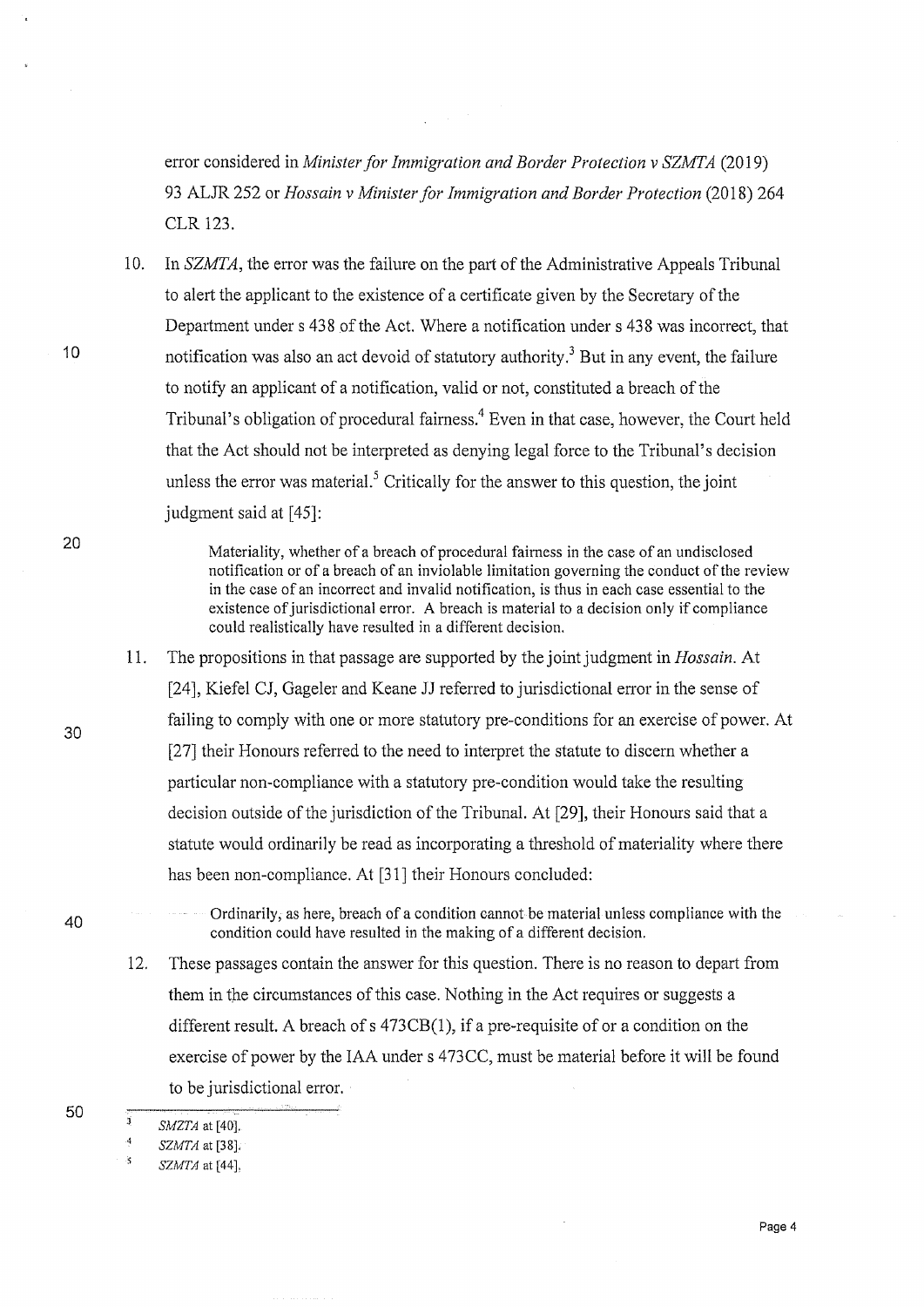- 13. As foreshadowed-and especially ifs 473CB(l) is capable of being "breached" by the provision of additional material - materiality might also be the only safety valve for potentially significant inconvenience. For example, where obviously irrelevant (and not prejudicial) material was provided to the IAA, that might constitute a breach of s 473CB(l)(c), but could not be material. Without a materiaiity test, however, it is not clear how invalidity of the IAA's decision in that scenario could ever be avoided.
- 10 14. With respect, nothing in AS [32]-[39] assists the Court. The matters canvassed at AS [33]-[38] appear to address the issues raised by Question 1. Nothing there addresses the requirement for materiality as distinct from the anterior finding of non-compliance with the statute. Indeed, in *Wei,* referred to by the appellant, Gageler and Keane JJ referred at [25] to an invalid exercise of decision-making power where there has been "a *material* breach of an antecedent statutory duty" (emphasis added).
	- 15. Finally, AS [39] is irrelevant. That most non-compliance would be material says nothing about whether the threshold of materiality is a part of the test.
		- 16. The answer to this question, in line with recent authority, is "yes".
		- 17. Significantly, if the provision of extraneous material constitutes the breach of an obligation under s 473CB(l), the question of materiality must begin with the evidence of the actual decision and the reasoning behind it. The material was certainly irrelevant to any substantive issue and there is no suggestion that the IAA regarded it otherwise. (Had it done so, that would probably be an error in itself.) Nor is there anything to indicate that the material affected the IAA's assessment of the appellant's credibility. Thus, it is impossible to identify any possibility that the decision would have been different if the material had not been provided.<sup>6</sup>

40 **Question 3** - **where the Secretary** gives **the** IAA **material that** is **irrelevant to the review and prejudicial to the applicant, what,** if **any,** is **the relationship between the** test of **materiality and the test for reasonable apprehension of bias?)** 

- 18. The material in question in the present case was evidently regarded by the Secretary as "relevant". The first respondent submits that that view was open to him; and the material therefore formed part of the "review material".
- 50

20

Noting that the appellant bears the onus in this respect: *SZMTA* at [46].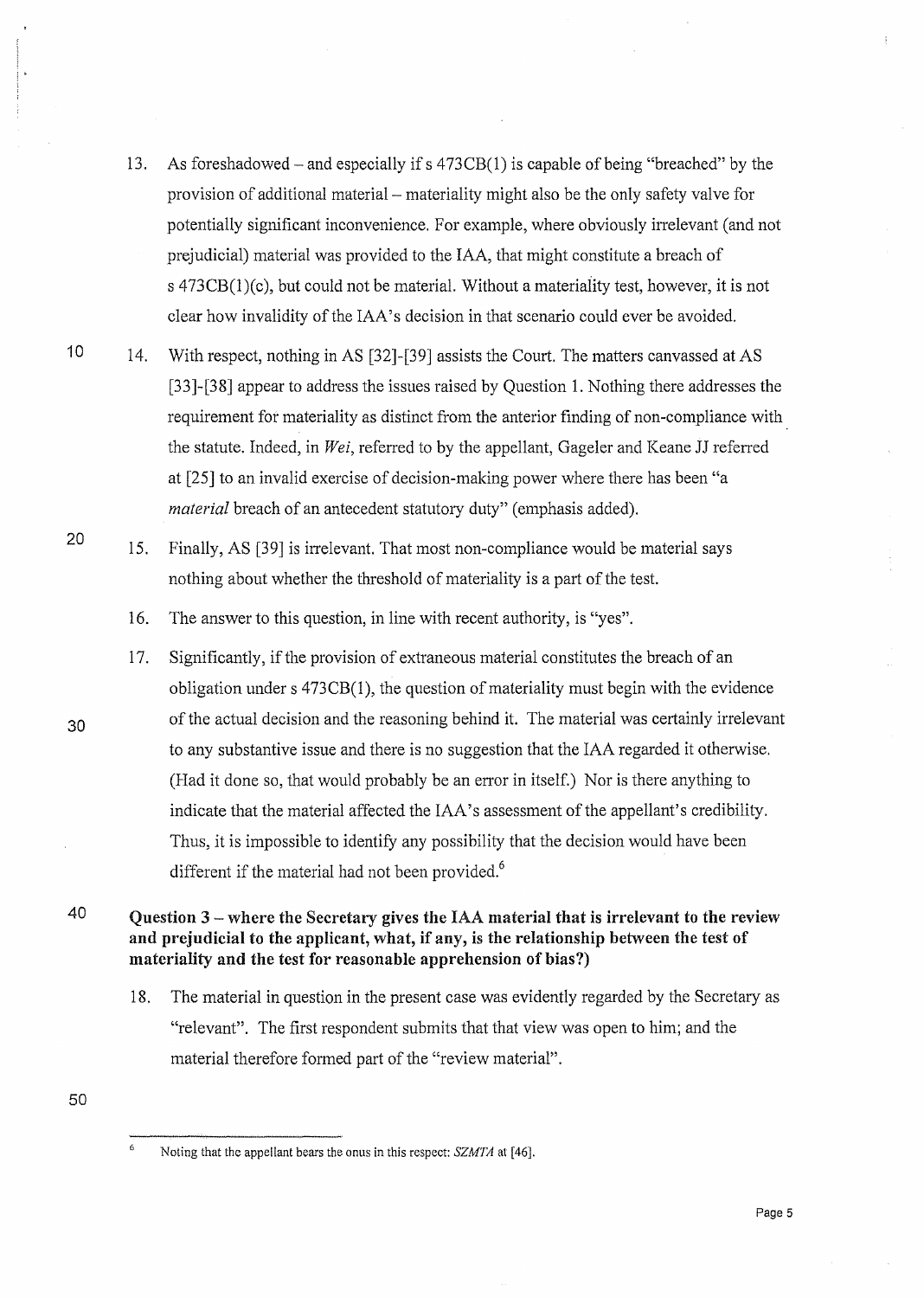- 19. If that submission is not correct, a question would arise ( canvassed above) whether that conclusion in itself points to jurisdictional error by the IAA. If it does point to error, the next question is one of materiality: could the omission of the material in question realistically have led the IAA's review to have a different outcome?
- 20. That question runs to some extent in parallel with a question that arises in relation to apprehended bias: was the material of a kind which would lead the hypothetical fair-10 minded observer to apprehend that the IAA might depart from relevant standards of impartiality? Both questions might well be answered in the negative if the material is irrelevant and anodyne. But the issues do not intersect doctrinally. One goes to whether, in the particular circumstances (and in fact), the *outcome* of the review could have been different if an error had not occurred. The other goes ultimately to *appearances* and is to be addressed at a point in time before the outcome is known.<sup>7</sup>
	- 21. As noted above, if the provision of extraneous material constitutes the breach of an obligation under s 473CB(l), the question of materiality must depend on evidence of the actual decision and the reasoning behind it. That evidence provides no basis for an assertion that the Secretary's inclusion of the material deprived the appellant of the possibility of a favourable outcome.
		- 22. Conversely, the test for apprehended bias looks to whether a hypothetical fair-minded observer, looking at circumstances before the decision was made, might have feared that the IAA would be improperly swayed by the material. It is not necessary for the appellant to prove, by reference to the decision, that the material actually had or could rationally have had any effect on the IAA's reasoning. Rather, the nature of the material (and the extent to which it actually was prejudicial) feeds into the assessment of whether the hypothetical fair-minded observer would have entertained that fear. Submissions have already been made on that point.<sup>8</sup>
		- 23. If a reasonable apprehension of bias arose in the present case, the First Respondent would not submit that it was immaterial. An argument framed in those terms might be misconceived, given the matters outlined above. It is possible to imagine circumstances in which relief might not be granted despite a reasonable apprehension
- 50

20

30

40

Page 6

 $\overline{7}$ *Michael Wilson and Partners v Nicholls* (2011) 244 CLR 427 at [68]; reasons of Mortimer Jin the Court below at [14]-[18].

 $\dot{\mathbf{x}}$ Especially at RWS (36]-[42].